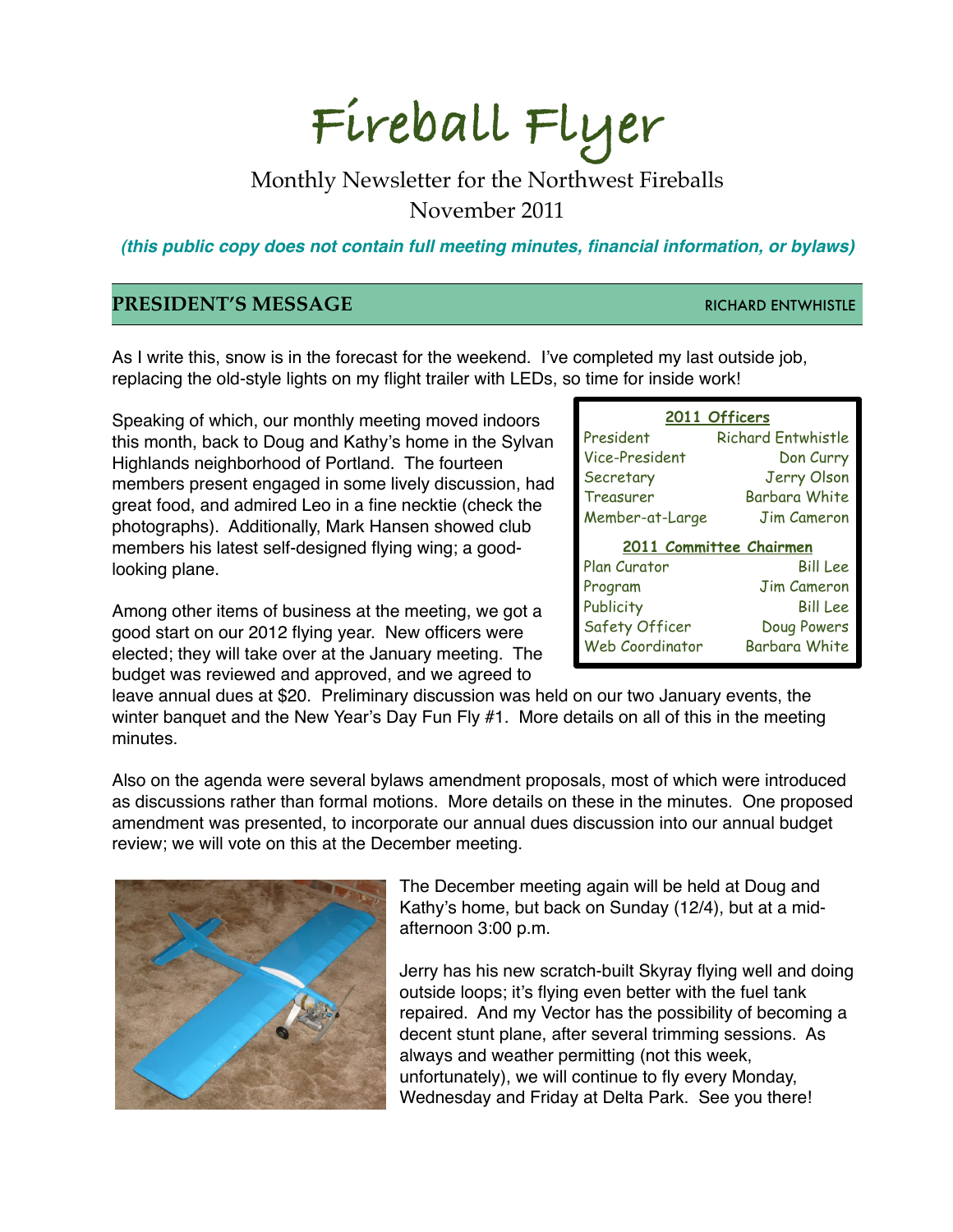#### **MEETING MINUTES, 12 NOVEMBER 2011 SUBMITTED BY JERRY OLSON, SECRETARY**

#### *(this public copy contains only a summary, not the full meeting minutes)*

Fourteen members attended the meeting; the agenda was accepted and the meeting minutes and treasurer's report for the previous month were read and approved.

#### **Continuing and New Business**

The second round of officer nominations for 2012 was conducted. The election was held, with the following members elected:

> Vice President **4 Jim Harper** # # # Treasurer# # # Barbara White Secretary **19 19 Jerry Olson**

# # # President# # # Don Curry Member-at-Large Geoff Christianson

Banquet Chairperson Doug Powers sought input from club members concerning the banquet planning. Members with ideas such as banquet format, locations, menu etc are encouraged to contact Doug.

#### **Fireballs Calendar**

12/04 December Meeting 01/01 Fun Fly #1, Portland 01/08 January Meeting 02/11 Fun Fly #2, Roseburg 02/12 February Meeting 03/03 Fun Fly #3, Salem 03/11 March Meeting 04/07 Fun Fly #4, Eugene 04/08 April Meeting 04/20-22 (?) Jim Walker Contest 05/13 May Meeting/ Mother's Day 05/25-27 Regionals Contest



Bill Lee, Dave Royer, Jerry Olson, Geoff Christianson, Barbara White, in the living room with goodies in the dining room. *--Kathy Powers photo*

to consolidate the current review of club dues in November and the adoption of the club budget in January. This amendment will be voted on at the December meeting.

Various other membership-related topics were discussed and will be presented for discussion and possibly a bylaw amendment at the December meeting.

The membership voted to keep 2012 dues at \$20 and to accept the 2012 budget as presented.

Several topics were discussed with regard to the club's bylaws. One amendment was proposed,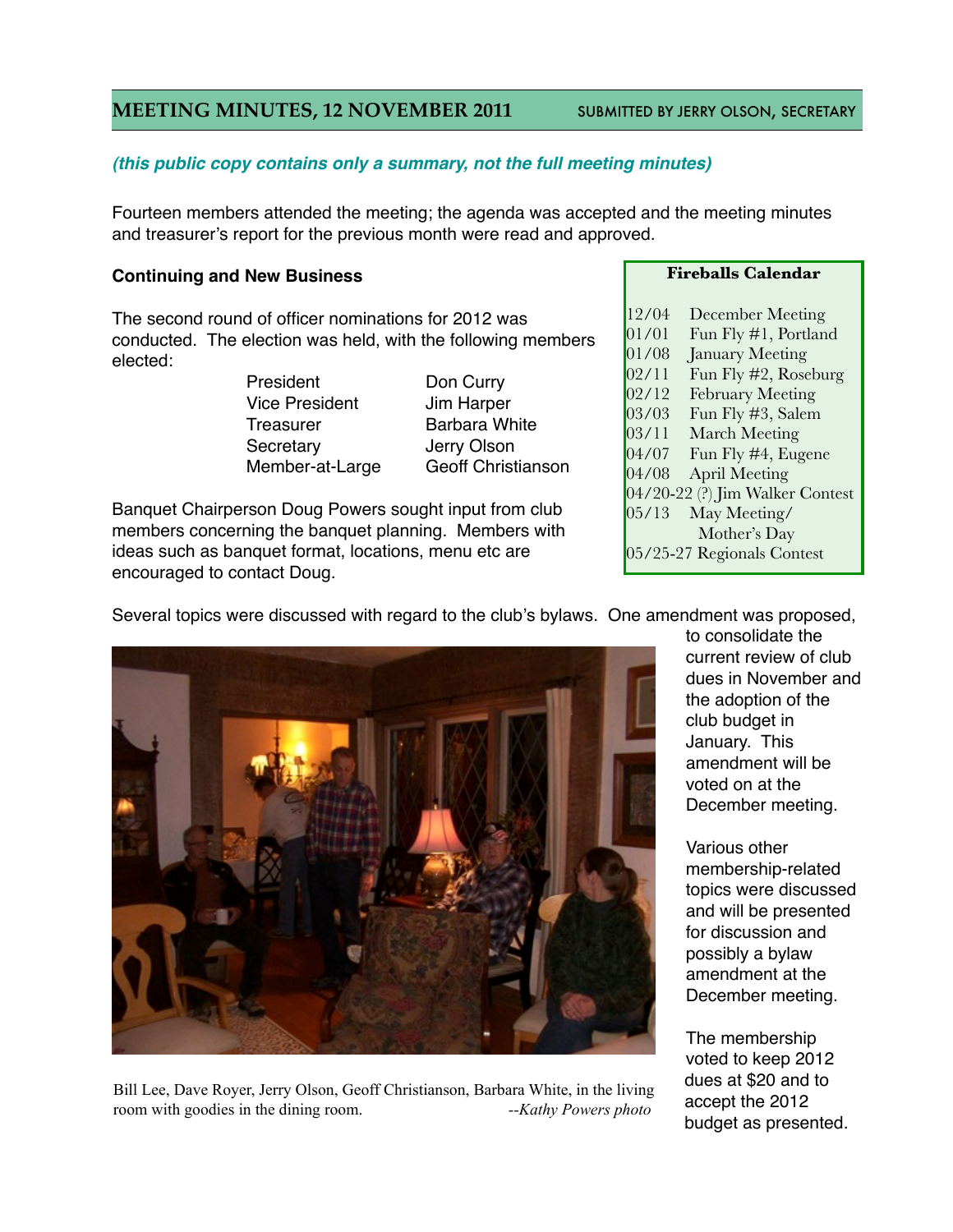The club will sponsor the annual January 1<sup>st</sup> Fun Fly. Mark Hansen agreed to coordinate the event. The Fun Fly will include a raffle.

The December meeting was scheduled and the meeting was adjourned.

### **IN CASE YOU MISSED THE NOVEMBER MEETING ...** PHOTOS BY KATHY POWERS



OUTGOING PRESIDENT LEO IN A FINE TIE





ALICE, INES AND ANDI **ALICE, AND ANDI KATHY, LEO AND BARBARA**